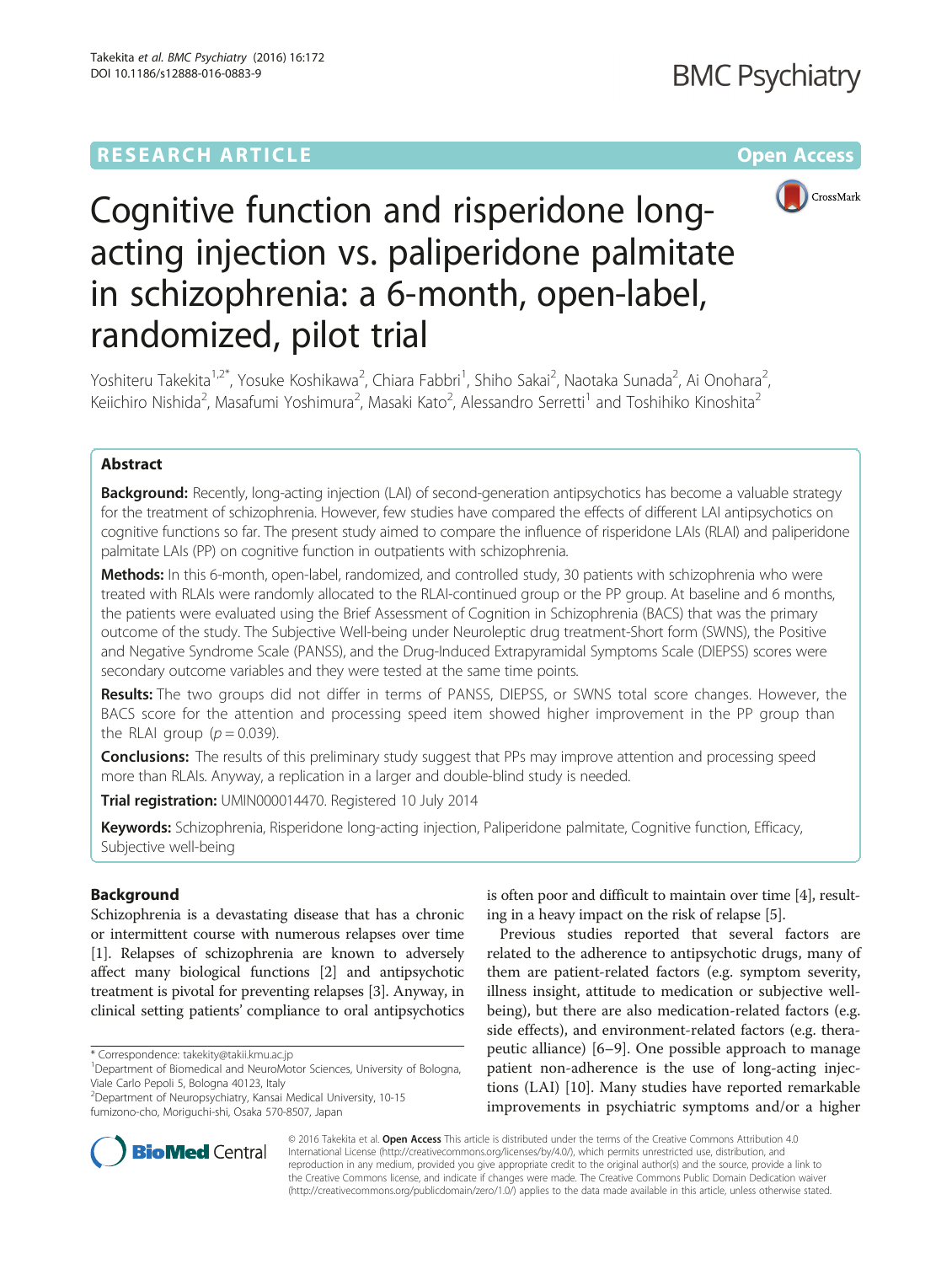<span id="page-1-0"></span>efficacy in preventing recurrence/relapse when patients with schizophrenia are treated with LAIs [\[11](#page-6-0)].

Among the second-generation antipsychotics (SGAs), the present study examined risperidone (RIS) LAIs (RLAI) and paliperidone (PAL) palmitate LAIs (PP) that was recently marketed in many countries. PP is an active metabolite of RIS, and they resemble each other in many aspects. However, they differ in some of their pharmacological features [[12\]](#page-6-0). Indeed, previous clinical studies compared Oral-RIS and Oral-PAL and they reported some differences pertaining the effects on cognitive functions [\[13, 14\]](#page-6-0). The treatment of neurocognitive deficits is another key target of treatment [\[15](#page-6-0)], since deficits in neurocognitive functions are among the core symptoms of schizophrenia [\[16](#page-6-0)]. Although some trials investigating cognitive functions in patients treated with RLAI were performed, PP was never investigated in relation to that issue [[17, 18](#page-6-0)]. No study directly comparing RLAI and PP was performed so far, neither comparing their effects on cognitive functions.

Accordingly, the present paper aims to compare the influence of RLAIs and PPs on cognitive functions using the Brief Assessment of Cognition in Schizophrenia (BACS) score as the primary outcome. As secondary outcomes, we investigated the differences between the drugs on measures of psychiatric symptoms, extrapyramidal symptoms, and subjective well-being, which are relevant issues in regard to long-term LAI use and adherence to antipsychotics.

## **Methods**

## Study design and setting

This was a 24-week pilot study using an open-label, parallel, randomized controlled design. It was conducted at Kansai Medical University Takii Hospital in Osaka from July 2014 to February 2015, in accordance with the Declaration of Helsinki. The trial protocol was approved by the institutional review board at Kansai Medical University. After a full description of the study, all participants provided written informed consent prior to entering the study. We described this clinical trial according to the CONSORT 2010 guidelines. Enrollment, allocation, and follow-up of the study patients are depicted in the CONSORT diagram (Fig. 1). A supporting CONSORT 2010 checklist is available as supplementary information (see Additional file [1\)](#page-5-0).

## Patients

All patients were at least 20 years old and had been diagnosed with schizophrenia or schizoaffective disorder based on the DSM-IV-TR criteria. The inclusion criteria were: 1) being during a non-acute phase of disease; 2) Positive and Negative Syndrome Scale (PANSS) total score of 120 or less; and 3) having received RLAI for 2 months or longer. The exclusion criteria were; 1) comorbid serious physical disorder; 2) active suicidal ideation; 3) history of attempted suicide; 4) history of drug or alcohol abuse; 5) mental retardation; 6) pregnancy; 7) current treatment with Oral-RIS, Oral-PAL; or 8) current treatment with multiple oral antipsychotics. Intelligence quotient was assessed using the Japanese Adult Reading Test (JART) [\[19\]](#page-6-0). For the duration of the study, subjects were allowed to take anticholinergic agents for new extrapyramidal symptoms, drugs for concomitant medical conditions if they started taking them before the enrollment in the study, low-dose sleep-inducing medications as needed, and other drugs considered to have no effect on the outcomes of interest. Additional administration of new antipsychotics, except for RLAI and PP, was not allowed during the study.

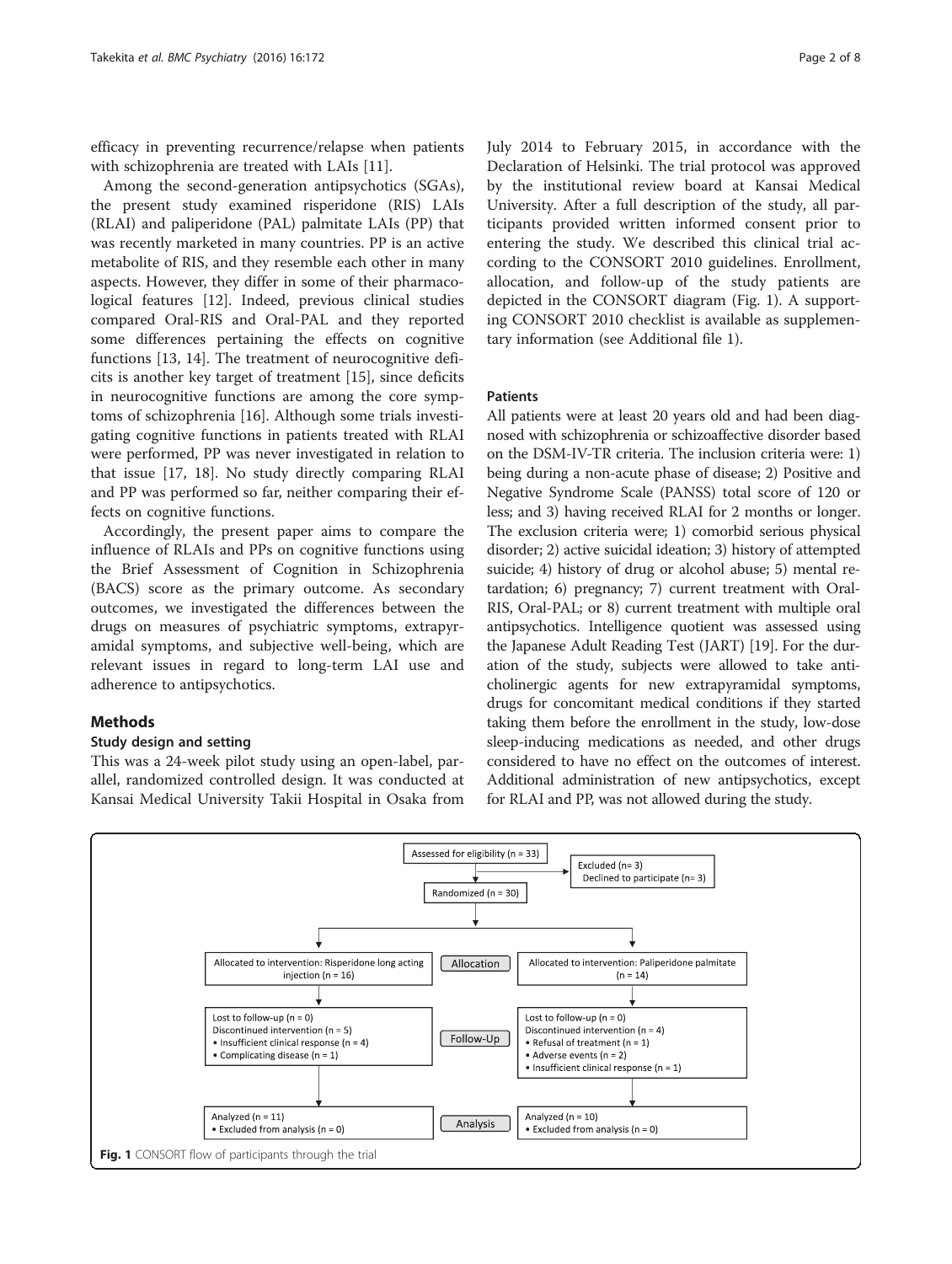## Procedures

Patients satisfying the inclusion criteria were randomized 1:1 to either the RLAI-continued group (hereafter, the RLAI group) or the PP group using the random number generation program of the SPSS software, version 21 (IBM SPSS, Tokyo, Japan). Patients in the RLAI group continued their treatment with the same dose of RLAI, and then underwent intramuscular injection into the gluteal muscles every 2 weeks. The dose was determined depending on each patient's clinical status, with an upper limit of 50 mg/2 weeks. Patients in the PP group started the treatment by intramuscular injection into the deltoid or gluteal muscles. Their starting dose was equivalent to twice the dose of RLAI [[20](#page-6-0)]. In the present study, a 4-week PP preparation was used. The dose was determined depending on each patient's clinical status, with an upper limit of 150 mg/4 weeks.

## Outcome measures

The primary outcome was the baseline-6 month change in BACS score between the RLAI group and the PP group. The secondary outcomes were the baseline-6 month changes in subjective well-being, psychiatric symptoms, and extrapyramidal symptoms between the two groups. Finally, the correlation between the changes in cognitive function and the changes in subjective wellbeing were evaluated.

The following assessments were performed at baseline and after 24 weeks: the BACS, Japanese version for cognitive function [[16](#page-6-0)]; the Subjective Well-being under Neuroleptic drug treatment Short form (SWNS) [[21](#page-6-0), [22](#page-6-0)], Japanese version for subjective well-being; PANSS for clinical psychopathology [\[23\]](#page-6-0); and the Drug-Induced Extrapyramidal Symptoms Scale (DIEPSS) for extrapyramidal symptoms [[24](#page-6-0)].

The BACS is a tool for measuring cognitive function in patients with schizophrenia that consists of six items: verbal memory, working memory, motor speed, verbal fluency, attention, processing speed, and executive function [[25\]](#page-6-0). Sufficient reliability and validity have been established for the BACS Japanese version [\[16](#page-6-0)]. In accordance with several previous studies using the BACS, the primary outcome measures were standardized into z-scores (the mean of healthy controls was set to zero, and the standard deviation was set to one) [[25](#page-6-0)–[27](#page-7-0)]. In the present study, the data for healthy controls were obtained from a previous study [[28\]](#page-7-0). The BACS score was adjusted for age using age-matched controls to calculate the BACS-J z-scores for each schizophrenia patient in the present study.

The SWNS is a tool for measuring subjective wellbeing in patients with schizophrenia undergoing antipsychotic treatment. It consists of 20 questions covering five categories: mental function, self-control, emotional regulation, physical functioning, and social integration. Sufficient reliability and validity have been established for the SWNS Japanese version [\[29\]](#page-7-0). Each question is answered using a 6-point scale, with higher scores indicating higher subjective well-being.

Due to the open-label design of the study, neither patients nor raters were blind to patients' group assignment.

## Statistical analysis

The analysis was performed only for patients who completed all the 24 weeks of the study. The raw data collected at baseline and endpoint were used for the analysis. To ensure group comparability, baseline clinical characteristics were tested by t-tests or Pearson's chi-square tests as appropriate. Analysis of covariance (ANCOVA) was used to assess the change of BACS z-scores, SWNS scores, PANSS scores, DIEPSS, and antipsychotic dose in each treatment group using the baseline score as covariate. Only in the analysis of BACS z-score change the antipsychotic dose was used as covariate in addition to the baseline score because a significant correlation was observed between the BACS z-score and the antipsychotic dose. An exploratory Pearson's correlational analysis was used to determine potential associations between changes in cognitive and subjective well-being scores. Analyses were performed with SPSS software, version 21.0 J (SPSS, Tokyo, Japan). All statistical tests were two-tailed, and a p-value less than 0.05 was considered significant.

## Results

#### Demographic and clinical characteristics

Thirty patients were allocated into the two groups (RLAI group,  $n = 16$ ; PP group,  $n = 14$ ) at the start of the study. During the study, 5 patients from the RLAI group and 4 from the PP group dropped out of the study (Fig. [1](#page-1-0)). Thus, the final analysis included the 21 patients who completed the study (11 in the RLAI group and 10 in the PP group). The clinical-demographic characteristics of the sample are shown in Table [1.](#page-3-0) At baseline, the two groups did not differ significantly in age, onset, sex, diagnosis, PANSS total score, DIEPSS total score (sum of scores for items 1 to 8), total antipsychotics dose (chlorpromazine equivalent), or concomitant medications. Concomitant medications that a patient have started before the inclusion in the study were allowed to continue until the end of the study. During the 24-week study period, two patients from the PP group were also treated with low-dose ultrashort-acting hypnotics for new insomnia, and one patient from the same group was treated with an anti-hyperlipidemia drug for new hyperlipidemia. The patients were not treated with other drugs, including psychotropics.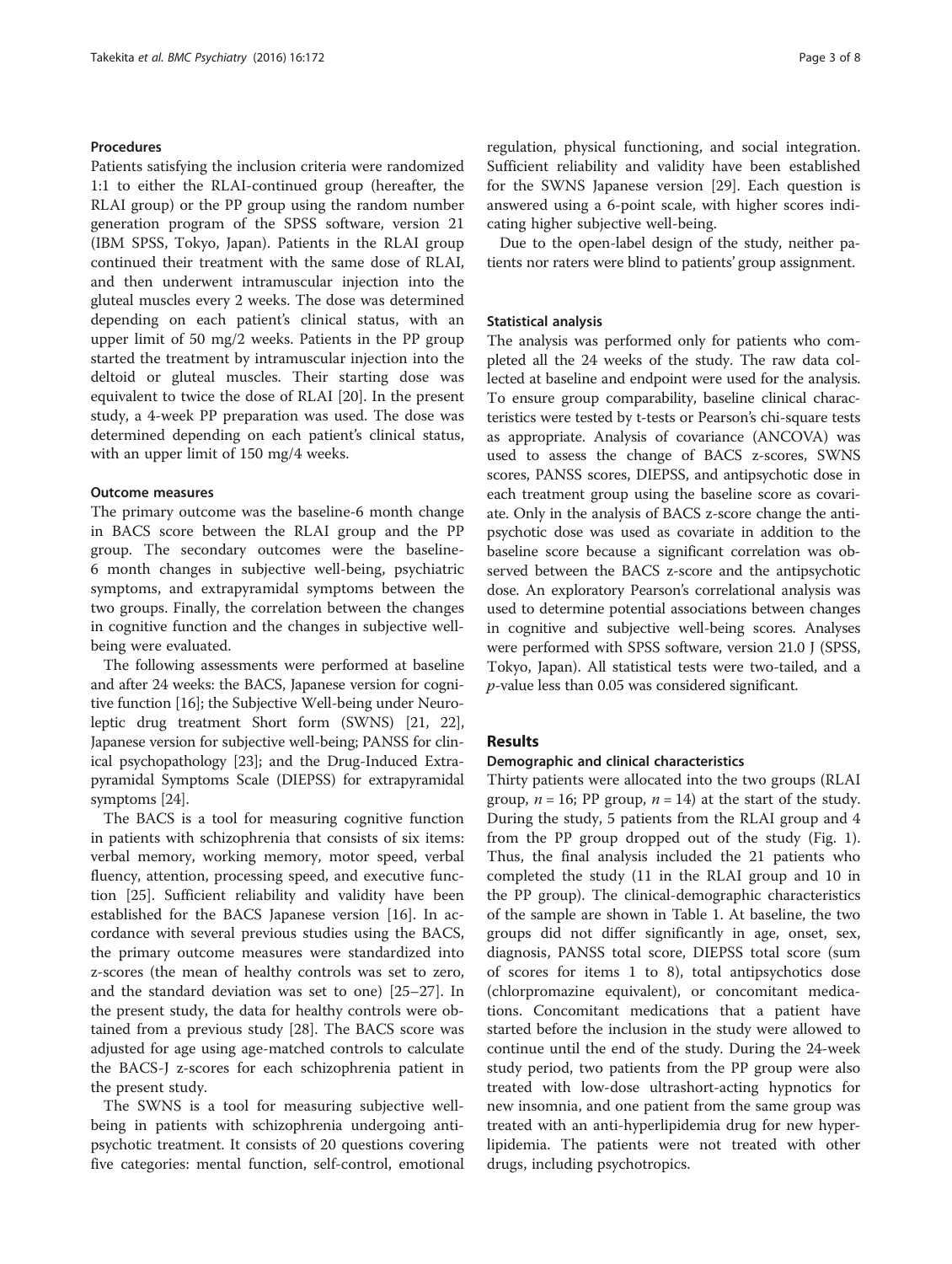<span id="page-3-0"></span>Table 1 Demographic and Clinical Characteristics of Patients

|                                                       | RLAI group    | PP group      | р   |
|-------------------------------------------------------|---------------|---------------|-----|
| Age (years)                                           | $46.4 + 10.4$ | $43.5 + 11.8$ | NS. |
| Onset (years)                                         | $79.5 + 11.9$ | $32.9 + 11.7$ | NS. |
| Sex (Male/Female)                                     | 7/4           | 4/6           | NS. |
| Diagnosis (schizophrenia/schizoaffective<br>disorder) | 11/0          | 9/1           | NS. |
| PANSS total score                                     | $83.0 + 19.9$ | $78.1 + 21.0$ | NS. |
| DIFPSS total score                                    | $3.1 \pm 3.1$ | $1.1 + 1.7$   | NS. |
| Total antipsychotics dose <sup>a</sup>                | $432 + 112.6$ | $342 + 94.7$  | NS. |
| Residence status (solitude/not solitude)              | 4/7           | 3/7           | NS. |
| Concomitant medication, n (%)                         |               |               |     |
| Anticholinergic drugs                                 | 1(9)          | 0(0)          | NS. |

NS no significant difference, RLAI risperidone long-acting injection, PP paliperidone palmitate, PANSS the positive and negative syndrome scale, DIEPSS the druginduced extrapyramidal symptoms scale

a Chlorpromazine-equivalent dose

## Cognitive function

At baseline, the RLAI and PP groups did not differ in any of the BACS z-scores. In the analysis of the changes in the BACS z-scores from baseline to the study endpoint, the attention and processing speed score showed higher improvement in the PP group compared to the RLAI group  $(p=.039;$  partial eta-squared = .228;  $95\%CI = -.79$  to  $-.02$ ; Table 2). There were no significant intergroup differences in the changes in the other scores, including the total score of each scale.

## Subjective well-being

No statistically significant differences were found for the all of baseline SWNS items score between the two groups. In the analysis of the changes in the SWNS scores from baseline to the endpoint, the emotional regulation score showed higher improvement in the PP group compared to the RLAI group  $(p=.034;$  partial eta-squared = .238;  $95\%CI = -5.90$  to  $-.26$ ; Table [3\)](#page-4-0). There were no significant

intergroup differences in the total score or in the changes in any of the other scores.

## Changes in PANSS scores, DIEPSS total scores and dose of antipsychotic drugs

There were no significant differences in PANSS score, DIEPSS total score, or antipsychotic doses at baseline between the two groups. In addition, the changes in these scores from the baseline to endpoint did not differ between the two groups (Table [3](#page-4-0)).

## Associations between changes in BACS scores and changes in SWNS scores

The changes in the SWNS total score did not correlate with the changes in any of the BACS z-scores. However, a correlation was found between improvements in the BACS score of attention and processing speed and the SWNS subscale of emotional regulation ( $r = .46$ ,  $p = .037$ ; Table [4](#page-4-0)). There were no significant correlations between any of the other BACS scores and any of the other subscales of the SWNS.

## **Discussion**

To the best of our knowledge, the present randomized study is the first attempt to evaluate changes in cognitive function in patients with schizophrenia during RLAI or PP treatment. The most clinically relevant finding obtained by this preliminary study is that patients who switch from RLAI to PP might have higher improvement in attention and processing speed than those who continue treatment with RLAL. Although the differences in effects on cognitive function observed between the two groups were very small, our results might have some implications for the treatment of schizophrenia.

To date, a number of studies have investigated the influence of pharmacological therapy on cognitive function in patients with schizophrenia. Many reports have demonstrated a slightly to moderately favorable influence of

|  |  | Table 2 Change of primary outcome measures in risperidone long acting injection and paliperidone palmitate groups |  |  |  |  |  |
|--|--|-------------------------------------------------------------------------------------------------------------------|--|--|--|--|--|
|  |  |                                                                                                                   |  |  |  |  |  |

|                                | RLAI group |           |        |      | PP group |           |        |           | Difference in change between groups |                     |                   |  |
|--------------------------------|------------|-----------|--------|------|----------|-----------|--------|-----------|-------------------------------------|---------------------|-------------------|--|
|                                | Baseline   |           | Change |      | Baseline |           | Change |           | $\mathcal{D}$                       | Partial eta-squared | 95%CI             |  |
|                                | Mean       | <b>SD</b> | Mean   | -SD  | Mean     | <b>SD</b> | Mean   | <b>SD</b> |                                     |                     |                   |  |
| <b>BACS</b>                    |            |           |        |      |          |           |        |           |                                     |                     |                   |  |
| Verbal learning                | 6          | 1.04      | .23    | 1.59 | $-1.34$  | .94       | .06    | 1.22      | .597                                | .017                | $-1.88$ to 1.10   |  |
| Working memory                 | $-2.12$    | 1.15      | .12    | 77   | $-1.10$  | .91       | .26    | .62       | .412                                | .040                | $-1.09$ to $.470$ |  |
| Motor function                 | $-2.65$    | .75       | .28    | .99  | $-2.74$  | 1.09      | .80    | 1.31      | .374                                | .047                | $-1.80$ to .71    |  |
| Verbal fluency                 | $-1.60$    | .83       | .12    | .50  | $-1.35$  | .97       | .48    | .60       | .174                                | .106                | $-.93$ to $.18$   |  |
| Attention and processing speed | $-2.65$    | 1.37      | .32    | .36  | $-1.69$  | 1.33      | .62    | .36       | $.039*$                             | .228                | $-.79$ to $-.02$  |  |
| Executive function             | $-2.03$    | 2.80      | .63    | 2.69 | $-.44$   | 1.09      | $-.13$ | .99       | .171                                | .107                | $-1.76$ to .34    |  |
| Composite score                | $-2.22$    | .95       | .29    | .49  | $-1.44$  | .58       | .35    | .52       | .290                                | .066                | $-.80$ to $.25$   |  |

 $*p < .05$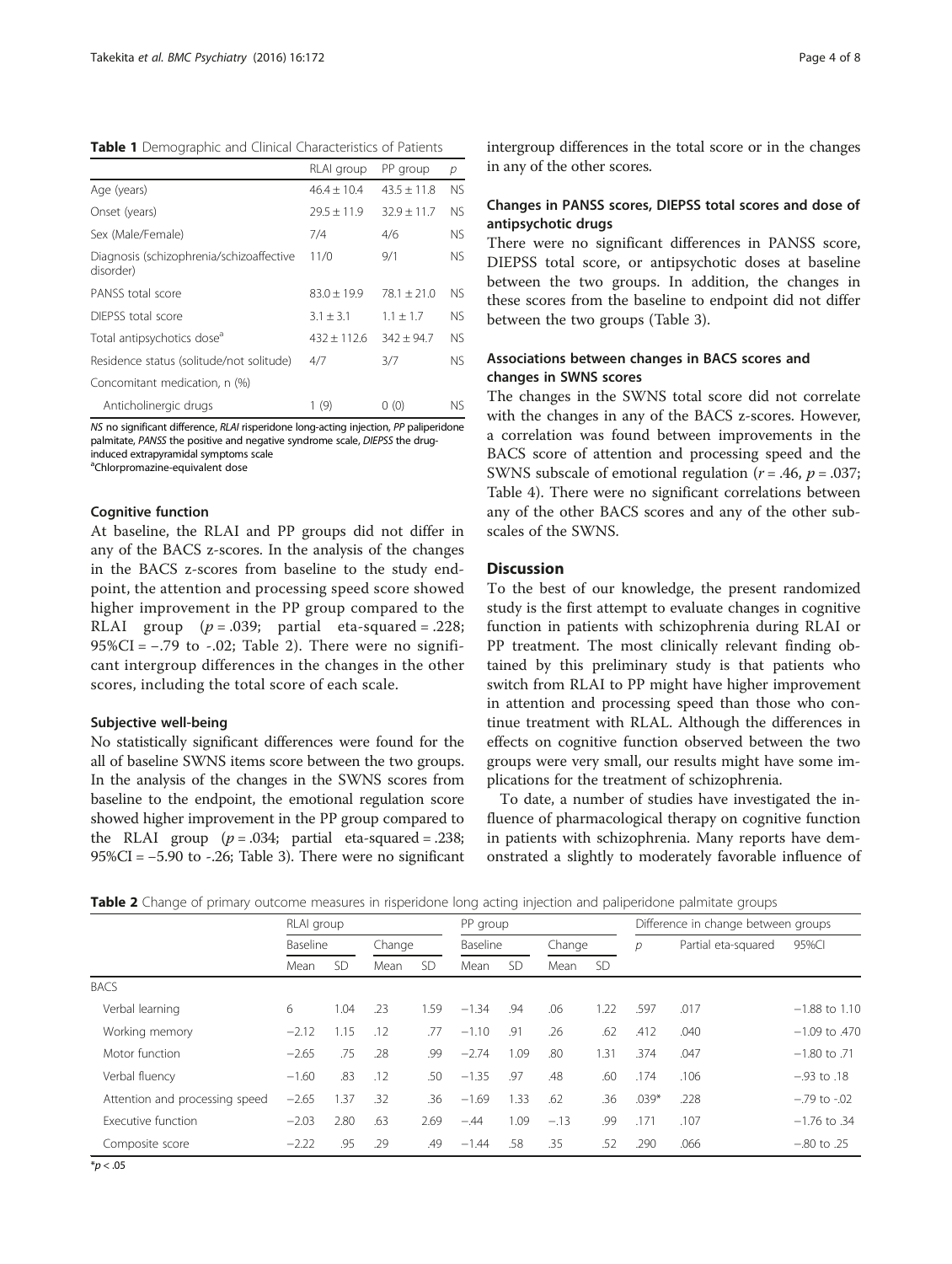|                                       | RLAI group |       | PP group |       |       |          | Difference in change between groups |        |         |                     |                   |  |
|---------------------------------------|------------|-------|----------|-------|-------|----------|-------------------------------------|--------|---------|---------------------|-------------------|--|
|                                       | Baseline   |       | Change   |       |       | Baseline |                                     | Change |         | Partial eta-squared | 95%CI             |  |
|                                       | Mean       | SD    | Mean     | SD    | Mean  | SD       | Mean                                | SD     |         |                     |                   |  |
| <b>SWNS</b>                           |            |       |          |       |       |          |                                     |        |         |                     |                   |  |
| Total score                           | 79.09      | 19.93 | $-.09$   | 19.58 | 67.00 | 19.25    | 3.20                                | 7.36   | .655    | .012                | $-9.07$ to 14.06  |  |
| Mental function                       | 16.00      | 4.52  | $-.18$   | 4.58  | 12.60 | 3.92     | .70                                 | 3.02   | .990    | < .001              | $-3.74$ to 3.69   |  |
| Self-control                          | 15.45      | 4.44  | 1.46     | 5.18  | 14.20 | 3.49     | .40                                 | 3.13   | .267    | .072                | $-1.91$ to 6.48   |  |
| Emotional regulation                  | 16.55      | 4.06  | $-1.91$  | 3.73  | 13.20 | 3.77     | 1.80                                | 1.93   | $.034*$ | .238                | $-5.90$ to $-.26$ |  |
| Physical functioning                  | 15.64      | 5.32  | $-1.27$  | 5.95  | 13.80 | 4.54     | .30                                 | 2.50   | .825    | .003                | $-4.89$ to 3.951  |  |
| Social integration                    | 15.36      | 5.63  | $-.36$   | 4.37  | 13.40 | 4.86     | .00                                 | 2.16   | .492    | .028                | $-1.69$ to 3.38   |  |
| PANSS                                 |            |       |          |       |       |          |                                     |        |         |                     |                   |  |
| Total                                 | 83.00      | 19.88 | $-5.09$  | 8.18  | 78.10 | 21.02    | $-1.70$                             | 5.08   | .349    | .049                | $-8.90$ to 3.31   |  |
| Positive                              | 18.64      | 5.32  | $-2.00$  | 2.65  | 16.30 | 4.72     | $-.30$                              | 2.00   | .222    | .082                | $-3.39$ to $.84$  |  |
| Negative                              | 21.73      | 5.14  | $-.73$   | 1.10  | 20.10 | 6.06     | .20                                 | 1.62   | .136    | .119                | $-2.27$ to $.34$  |  |
| General psychopathology               | 42.64      | 10.88 | $-2.36$  | 5.45  | 41.70 | 11.05    | $-1.60$                             | 2.50   | .732    | .007                | $-4.39$ to 3.14   |  |
| <b>DIEPSS</b> total                   | 2.55       | 2.60  | $-.09$   | .30   | 0.90  | 1.28     | .30                                 | 1.06   | .220    | .082                | $-1.23$ to $.30$  |  |
| Total antipsychotic dose <sup>a</sup> | 432        | 112.6 | $-12.6$  | 18.6  | 342   | 94.7     | $-26.8$                             | 52.0   | .651    | .012                | $-30.41$ to 47.43 |  |

<span id="page-4-0"></span>Table 3 Change of secondary outcome measures in risperidone long acting injection and paliperidone palmitate groups

<sup>a</sup>Chlorpromazine-equivalent dose,  $* p < .05$ 

antipsychotic treatment on the cognitive function of patients with schizophrenia [[30](#page-7-0)]. However, some studies have reported that cognitive function is negatively affected by standard- and high-dose antipsychotic treatment [\[31](#page-7-0)–[34](#page-7-0)], antipsychotic polypharmacy [\[27\]](#page-7-0), concomitant use of anti-Parkinson's disease drugs [\[35\]](#page-7-0), or concomitant use of benzodiazepines [\[36\]](#page-7-0). Thus, particular attention to drug doses and combinations is the first measure to avoid cognitive dysfunction. As a further step, the effects of different antipsychotics on cognitive function have been examined by several studies. Differences between the impact of SGAs and first-generation antipsychotics (FGAs) on cognition

Table 4 Correlations between changes in BACS scores and changes in SWNS scores

|  |     | <b>BACS</b> |                                             |  |                           |  |  |     |  |  |  |  |
|--|-----|-------------|---------------------------------------------|--|---------------------------|--|--|-----|--|--|--|--|
|  |     | VI          |                                             |  | WM MoF VF AP EF COM       |  |  |     |  |  |  |  |
|  |     |             | SWNS TS -03 -05 03 -24 29 17                |  |                           |  |  | .08 |  |  |  |  |
|  | MeF |             | -.07 .13 .05 -.19 .24 .33 .21               |  |                           |  |  |     |  |  |  |  |
|  | SC. |             | --28 .01 .02 --27 .06 .16 --08              |  |                           |  |  |     |  |  |  |  |
|  | FR. |             | $.11 - .15$ $.23$ $.09$ $.46*$ $-.03$ $.20$ |  |                           |  |  |     |  |  |  |  |
|  | PF  |             | -13 .03 .14 -.20 .09 .26                    |  |                           |  |  | .14 |  |  |  |  |
|  | SI  | .08         |                                             |  | $-.05$ .03 $-.13$ .23 .33 |  |  | .24 |  |  |  |  |

BACS brief assessment of cognition in schizophrenia, SWNS subjective wellbeing under neuroleptic drug treatment short form, VL verbal learning, WM working memory, MF motor function, VF verbal fluency, AP attention and processing speed, EF executive function, COM composite score, TS total score, MF mental function, SC self-control, ER emotional regulation, PF physical functioning, SI social integration

have frequently been reported [\[37](#page-7-0)]. However, studies focused on the possible different effects of different SGAs found both negative [[38, 39](#page-7-0)] and positive results [[13,](#page-6-0) [40, 41](#page-7-0)]. Given that individual SGAs show different pharmacological profiles and that cognitive function consists of diverse domains, it seems likely that the effects on cognitive function may differ (even if slightly) among drugs [[42\]](#page-7-0).

Regarding the present study, the different pharmacokinetic and pharmacodynamic properties between RLAIs and PPs should be considered. The greatest pharmacokinetic difference between the two compounds pertains to the PAL/RIS drug level ratio in the blood. PP works exactly as PAL, while the PAL/RIS blood ratio during RLAI treatment (both 25, 37.5, and 50 mg/14 days) was reported to be 2.4–3.0 [\[43](#page-7-0)] and much higher during Oral-RIS treatment (2 mg/day: 13.3, 4 mg/day: 11.5, 6 mg/day: 13.3). One possible reason for such a low PAL/RIS for RLAI is the lack of a first pass effect in the liver. This suggests that RLAI is a drug that more strongly reflects the influence of RIS compared to PP and Oral-RIS.

Under the pharmacodynamic point of view, PAL and RIS show many similarities in their affinities for receptors. However, their affinities for the alpha 2-adrenergic receptor are different, since PAL has a higher affinity than RIS for this receptor [[12](#page-6-0)]. Animal studies have shown that the blockage of alpha 2-adrenergic receptors greatly affects the release of dopamine and noradrenaline from the medial prefrontal cortex [[44\]](#page-7-0). Clinical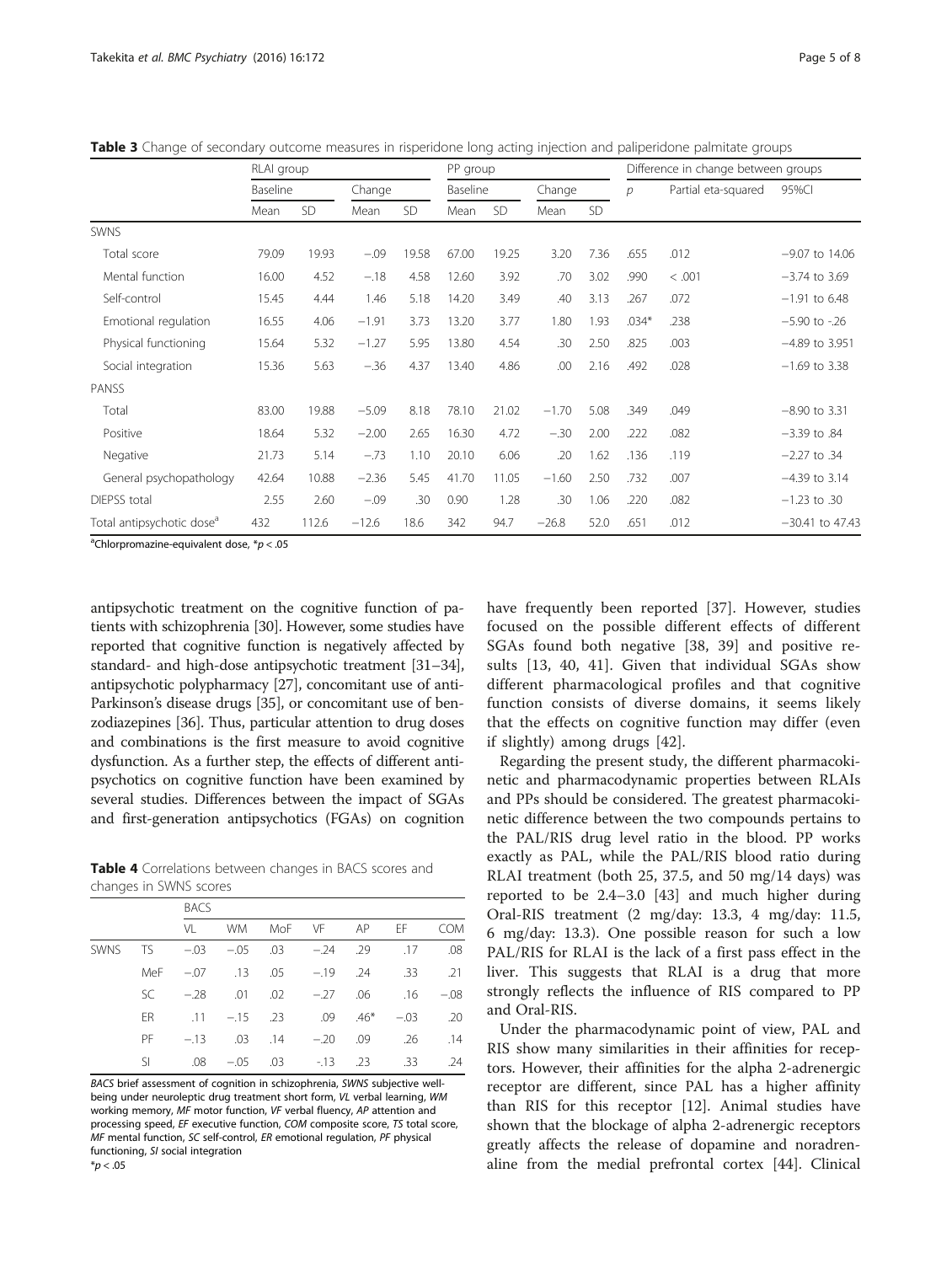<span id="page-5-0"></span>studies have demonstrated that treatment with antidepressants with strong alpha 2-adrenergic receptor antagonistic activity (e.g. mirtazapine [[45](#page-7-0)] or mianserin [[46](#page-7-0)]) may improve cognitive function. Furthermore, many studies in humans, monkeys, and rodents have demonstrated that the noradrenergic nervous system, particularly through the alpha 2-adrenergic receptor, contributes to the regulation of attention [\[47](#page-7-0)]. Given that attention is a markedly disturbed cognitive domain in schizophrenia, the results of the present study deserve to be investigated by future studies. The results of a previous study [\[13\]](#page-6-0) that compared Oral-RIS and Oral-PAL are poorly comparable with the present ones, since the reported pharmacokinetic differences among RLAIs, PPs, Oral-RIS, and Oral-PAL. In addition to these differences, the following issues should be considered: (1) the range of fluctuations in blood levels of Oral-RIS and Oral-PAL differ substantially (peak-to-trough fluctuation: 1.47 for Oral-PAL, 3.30 for Oral-RIS) [\[48\]](#page-7-0); (2) the frequency of sedation is higher with Oral-RIS than with Oral-PAL [[49](#page-7-0)]; and (3) Oral-RIS may adversely affect working memory, a cognitive functional domain related to short-term memory [\[50\]](#page-7-0).

In the present study, there were no differences between the two groups in the change in the total scores of the PANSS and DIEPSS. These results suggest similar efficacy and tolerability of RLAI and PP, consistently with previous studies [\[51](#page-7-0)–[53](#page-7-0)].

The total score of the SWNS did not differ between the two groups, and there were no correlations between the changes in the total SWNS score and the BACS items. Thus, the subjective well-being of patients with schizophrenia did not differ between RLAI and PP, despite the higher improvement in some cognitive domains observed in the PP group. However, a correlation between emotional regulation (a SWNS subscale) and attention/processing speed improvement during treatment was found. Gross et al. assumed a model of emotion regulation that includes five phases and hypothesized that attention plays an important role in this process [[54\]](#page-7-0). The event-related potentials measured by an electroencephalographic study and a functional magnetic resonance imaging study demonstrated a relationship between attention and emotional regulation [[55, 56\]](#page-7-0). In addition, numerous reports have examined the dysfunctional interactions between attention and unpleasant stimuli, which are particularly interesting in regard to schizophrenia [[57\]](#page-7-0). However, the current evidence appears still insufficient to state that improvements in attention during the pharmacological treatment of schizophrenia can result in improvements of emotional regulation [[57\]](#page-7-0). In addition, the SWNS subscales may be greatly affected by the total score and they may have low reliability [\[58](#page-7-0)]. Thus, further studies focused on this issue are needed.

This study has several limitations. First, the small sample size increases the risk of false negative findings. The lack of multiple-testing correction (e.g. Bonferroni correction) may also result in type I errors, but given the pilot nature of the present study, the results should be considered preliminary. Therefore, replication studies are needed, possibly with larger samples and through a randomized, double blind design. Second, the open-label design might have affected the results, since the expectations of patients or raters might have affected the assessments. However, the similar effects of the two drugs on symptomatology scores do not support this bias and the randomized design represents a point of strength. Third, we did not consider the drug blood level at the time of the cognitive assessment or of the other assessments. The drug blood level may have affected these evaluations [[31\]](#page-7-0), despite drug level fluctuations for LAIs are considerably smaller than for oral antipsychotics [\[59\]](#page-7-0). Finally, we did not strictly limit the use of anticholinergic agents, which may have an impact on cognitive function. However, only one patient in the RLAI group used anticholinergic agents, with probably no impact on the present results. Future studies should fix the timing of cognitive assessments and strictly control the use of concomitant medications.

## Conclusions

To the best of our knowledge, this is the first study to compare the influence of RLAI and PP on cognitive functional domains and well-being. Compared to continue treatment with RLAI, switching from RLAL to PP therapy may have more favorable effects on attention and processing speed (as assessed using the BACS scale), which are important elements in cognitive function, although there were neither differences in symptom improvement according to the PANSS, nor in the frequency of extrapyramidal side effects. The higher improvement in attention and processing speed found in the PP group was associated with higher improvement in emotional regulation (accordingly to the SWNS). However, these results are preliminary and independent replication in larger samples is required before any definitive statement.

## Additional file

[Additional file 1:](dx.doi.org/10.1186/s12888-016-0883-9) CONSORT 2010 checklist of information to include when reporting a randomised trial. (PDF 136 kb)

#### Abbreviations

BACS, brief assessment of cognition in schizophrenia; DIEPSS, drug-induced extrapyramidal symptoms scale; FGAs, first-generation antipsychotics; JART, japanese adult reading test; LAI, long-acting injection; PAL, paliperidone; PANSS, positive and negative syndrome scale; PP, paliperidone palmitate; RIS, risperidone; RLAI, risperidone long-acting injection; SGAs, second-generation antipsychotics; SWNS, subjective well-being under neuroleptic drug treatment short form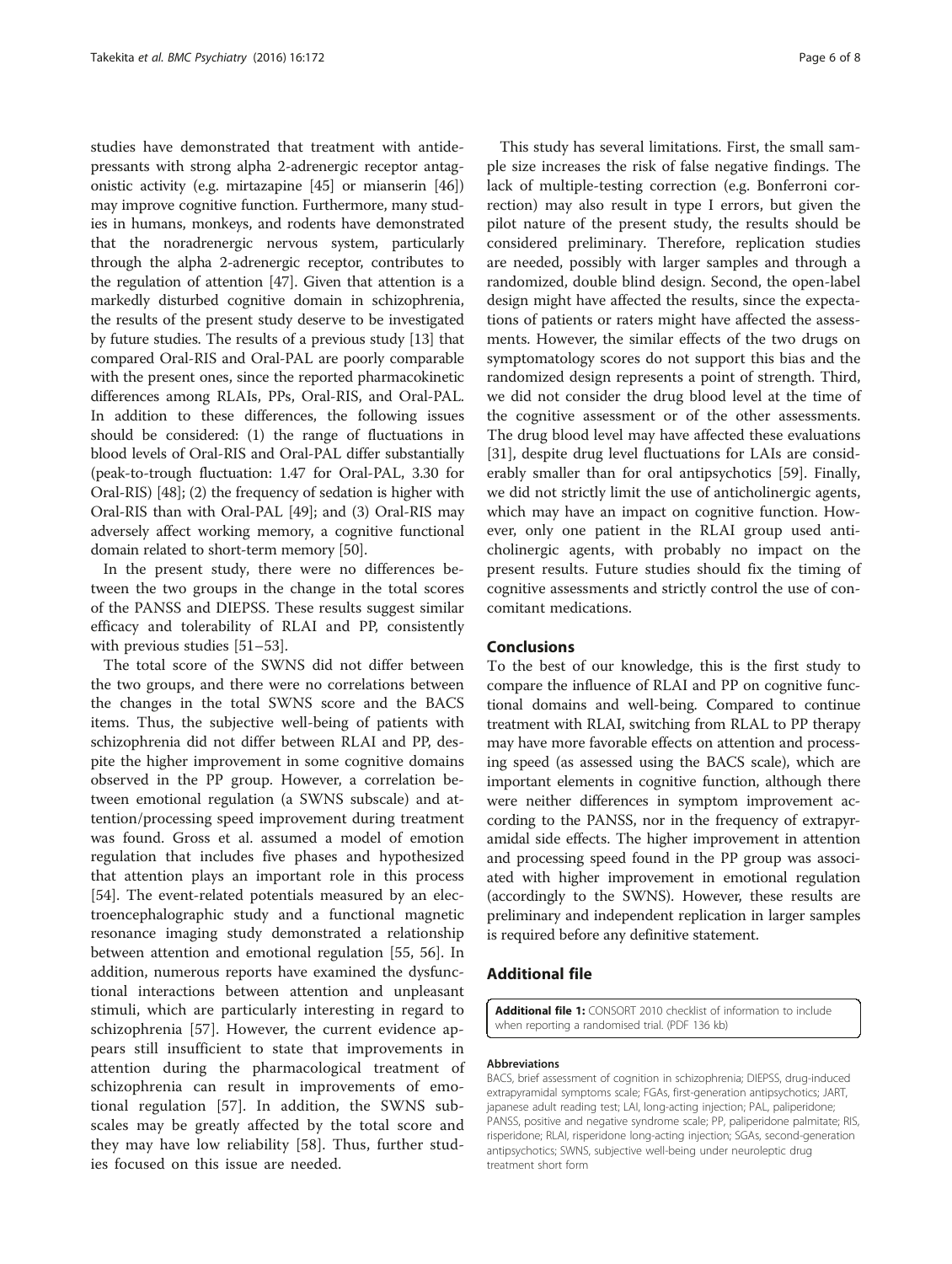#### <span id="page-6-0"></span>Acknowledgements

The authors thank the patients and their families who participated in this study. They also thank Drs. Katsunori Takase, Yukiko Saito, Hiroshi Mii, Satomi Matsuda and Nobuatsu Aoki, for data collection. We had no outside funding for this study.

#### Availability of data and materials

Not applicable.

## Authors' contributions

YT and YK designed the study. YT, SS, NS, KN, MY, MK and TK collected clinical data and supervised the study. YK and AO carried out clinical and cognitive assessments and reviewed the manuscript. YT, CF, MK and AS interpreted the data and drafted the report. All of the authors contributed to and approved of the final manuscript.

#### Competing interests

We had no outside funding for this study. Dr. Takekita has received grant funding from Grant-in-Aid for Young Scientists (B) (KAKEN 25861034) from Japan Society for the Promotion of Science (JSPS) and speaker's honoraria from Dainippon-Sumitomo Pharma, Otsuka, Meiji-Seika Pharma, Janssen Pharmaceutical, Daiichi-Sankyo Company and Ono Pharmaceutical within the past 3 years. Dr. Sunada has received speaker's honoraria from Mochida Pharmaceutical and Eisai within the past 3 years. Dr. Nishida has received grant funding from Grant-in-Aid for Young Scientists (B) (KAKEN 26860950) from Japan Society for the Promotion of Science (JSPS) and speaker's honoraria from Dainippon-Sumitomo Pharma, Otsuka, Meiji-Seika Pharma, Ono Pharmaceutical, GlaxoSmithKline, Eli Lilly, Janssen Pharmaceutical and Shionogi within the past 3 years. Dr. Yoshimura has received grant funding from Grant-in-Aid for Scientific Research (C) (KAKEN 22591305) from Japan Society for the Promotion of Science (JSPS) and speaker's honoraria from Asahi Kasei Pharma, Daiichi-Sankyo Company, Dainippon-Sumitomo Pharma, Eisai, GlaxoSmithKline, Janssen Pharmaceutical, Meiji-Seika Pharma, MSD K.K., Novartis, Ono Pharmaceutical, Otsuka and Takeda Pharmaceutical Company within the past 3 years. Dr. Kato has received grant funding from Grant-in-Aid for Scientific Research (C) (KAKEN 23591684) from Japan Society for the Promotion of Science (JSPS) and speaker's honoraria from Dainippon-Sumitomo Pharma, Otsuka, Meiji-Seika Pharma, Eli Lilly, MSD K.K., GlaxoSmithkline, Pfizer, Shionogi and Ono Pharmaceutical within the past 3 years. Dr. Kinoshita has received grant/research support or honoraria from, and been on the speakers of Dainippon-Sumitomo Pharma, Otsuka, Meiji-Seika Pharma, Janssen Pharmaceutical, Daiichi-Sankyo company, Takeda Pharmaceutical, Eli Lilly, MSD K.K. Shionogi, Astellas Pharma, Eisai, GlaxoSmithkline and Ono Pharmaceutical. Dr. Serretti is or has been consultant/speaker for: Abbott, Abbvie, Angelini, Astra Zeneca, Clinical Data, Boheringer, Bristol Myers Squibb, Eli Lilly, GlaxoSmithKline, Innovapharma, Italfarmaco, Janssen, Lundbeck, Naurex, Pfizer, Polipharma, Sanofi, Servier. The other authors declare that they have no competing interests.

#### Consent to publish

Not applicable.

#### Ethics approval and consent to participate

The protocol for this study has been approved by the institutional review board at Kansai Medical University (registration number kanirin-dai-hi 1305). The study is being conducted in Compliance with the Declaration of Helsinki. Informed signed consent to participate in the study will be obtained from all participants.

#### Received: 17 April 2015 Accepted: 24 May 2016 Published online: 29 May 2016

#### References

- 1. Lieberman JA. Atypical antipsychotic drugs as a first-line treatment of schizophrenia: a rationale and hypothesis. J Clin Psychiatry. 1996;57 Suppl 11:68–71.
- 2. Andreasen NC, Liu D, Ziebell S, Vora A, Ho BC. Relapse duration, treatment intensity, and brain tissue loss in schizophrenia: a prospective longitudinal MRI study. Am J Psychiatry. 2013;170(6):609–15.
- 3. Leucht S, Tardy M, Komossa K, Heres S, Kissling W, Salanti G, Davis JM. Antipsychotic drugs versus placebo for relapse prevention in schizophrenia: a systematic review and meta-analysis. Lancet. 2012;379(9831):2063–71.
- 4. Mojtabai R, Lavelle J, Gibson PJ, Sohler NL, Craig TJ, Carlson GA, Bromet EJ. Gaps in use of antipsychotics after discharge by first-admission patients with schizophrenia, 1989 to 1996. Psychiatr Serv. 2002;53(3):337–9.
- 5. Weiden PJ, Kozma C, Grogg A, Locklear J. Partial compliance and risk of rehospitalization among California Medicaid patients with schizophrenia. Psychiatr Serv. 2004;55(8):886–91.
- 6. Baloush-Kleinman V, Levine SZ, Roe D, Shnitt D, Weizman A, Poyurovsky M. Adherence to antipsychotic drug treatment in early-episode schizophrenia: a 6-month naturalistic follow-up study. Schizophr Res. 2011;130(1–3):176–81.
- 7. Karow A, Czekalla J, Dittmann RW, Schacht A, Wagner T, Lambert M, Schimmelmann BG, Naber D. Association of subjective well-being, symptoms, and side effects with compliance after 12 months of treatment in schizophrenia. J Clin Psychiatr. 2007;68(1):75–80.
- 8. McCabe R, Bullenkamp J, Hansson L, Lauber C, Martinez-Leal R, Rossler W, Salize HJ, Svensson B, Torres-Gonzalez F, van den Brink R, et al. The therapeutic relationship and adherence to antipsychotic medication in schizophrenia. PLoS One. 2012;7(4):e36080.
- 9. Moritz S, Hunsche A, Lincoln TM. Nonadherence to antipsychotics: the role of positive attitudes towards positive symptoms. Eur Neuropsychopharmacol. 2014;24(11):1745–52.
- 10. Bhanji NH, Chouinard G, Margolese HC. A review of compliance, depot intramuscular antipsychotics and the new long-acting injectable atypical antipsychotic risperidone in schizophrenia. Eur Neuropsychopharmacol. 2004;14(2):87–92.
- 11. Kishimoto T, Nitta M, Borenstein M, Kane JM, Correll CU. Long-acting injectable versus oral antipsychotics in schizophrenia: a systematic review and metaanalysis of mirror-image studies. J Clin Psychiatry. 2013;74(10):957–65.
- 12. Gray JA, Roth BL. The pipeline and future of drug development in schizophrenia. Mol Psychiatry. 2007;12(10):904–22.
- 13. Kim SW, Chung YC, Lee YH, Lee JH, Kim SY, Bae KY, Kim JM, Shin IS, Yoon JS. Paliperidone ER versus risperidone for neurocognitive function in patients with schizophrenia: a randomized, open-label, controlled trial. Int Clin Psychopharmacol. 2012;27(5):267–74.
- 14. Suzuki H, Gen K, Inoue Y, Hibino H, Mikami A, Matsumoto H, Mikami K. The influence of switching from risperidone to paliperidone on the extrapyramidal symptoms and cognitive function in elderly patients with schizophrenia: a preliminary open-label trial. Int J Psychiatry Clin Pract. 2014; 18(1):58–62.
- 15. Green MF, Barnes TR, Danion JM, Gallhofer B, Meltzer HY, Pantelis C. The FOCIS international survey on psychiatrists' opinions on cognition in schizophrenia. Schizophr Res. 2005;74(2–3):253–61.
- 16. Kaneda Y, Sumiyoshi T, Keefe R, Ishimoto Y, Numata S, Ohmori T. Brief assessment of cognition in schizophrenia: validation of the Japanese version. Psychiatry Clin Neurosci. 2007;61(6):602–9.
- 17. Suzuki H, Gen K. The influence of switching from oral risperidone to risperidone long-acting injection on the clinical symptoms and cognitive function in schizophrenia. Ther Adv Psychopharmacol. 2012;2(1):23–9.
- 18. Suzuki H, Gen K. The influence of switching from haloperidol decanoate depot to risperidone long-acting injection on the clinical symptoms and cognitive function in schizophrenia. Hum Psychopharmacol. 2012;27(5):470–5.
- 19. Hori H, Noguchi H, Hashimoto R, Okabe S, Saitoh O, Kunugi H. IQ decline and memory impairment in Japanese patients with chronic schizophrenia. Psychiatry Res. 2008;158(2):251–5.
- 20. Drug information of paliperidone palmitate. Interview form of XEPLION® Aqueous Suspension for IM Injection 7th edition [[http://www.info.pmda.go.](http://www.info.pmda.go.jp/go/interview/1/800155_1179409G1025_1_005_1F) [jp/go/interview/1/800155\\_1179409G1025\\_1\\_0http://www.info.pmda.go.jp/](http://www.info.pmda.go.jp/go/interview/1/800155_1179409G1025_1_005_1F) [go/pack05\\_1F](http://www.info.pmda.go.jp/go/interview/1/800155_1179409G1025_1_005_1F)]. Accessed 3 Apr 2016.
- 21. Naber D. A self-rating to measure subjective effects of neuroleptic drugs, relationships to objective psychopathology, quality of life, compliance and other clinical variables. Int Clin Psychopharmacol. 1995;10 Suppl 3:133–8.
- 22. Naber D, Moritz S, Lambert M, Pajonk FG, Holzbach R, Mass R, Andresen B. Improvement of schizophrenic patients' subjective well-being under atypical antipsychotic drugs. Schizophr Res. 2001;50(1–2):79–88.
- 23. Kay SR, Fiszbein A, Opler LA. The positive and negative syndrome scale (PANSS) for schizophrenia. Schizophr Bull. 1987;13(2):261–76.
- 24. Inada T. Evaluation and Diagnosis of Drug-induced Extrapyramidal Symptoms: Commentary on the DIEPSS and Guide to its Usage. Tokyo: Seiwa Shoten; 1996.
- 25. Keefe RS, Goldberg TE, Harvey PD, Gold JM, Poe MP, Coughenour L. The Brief Assessment of Cognition in Schizophrenia: reliability, sensitivity, and